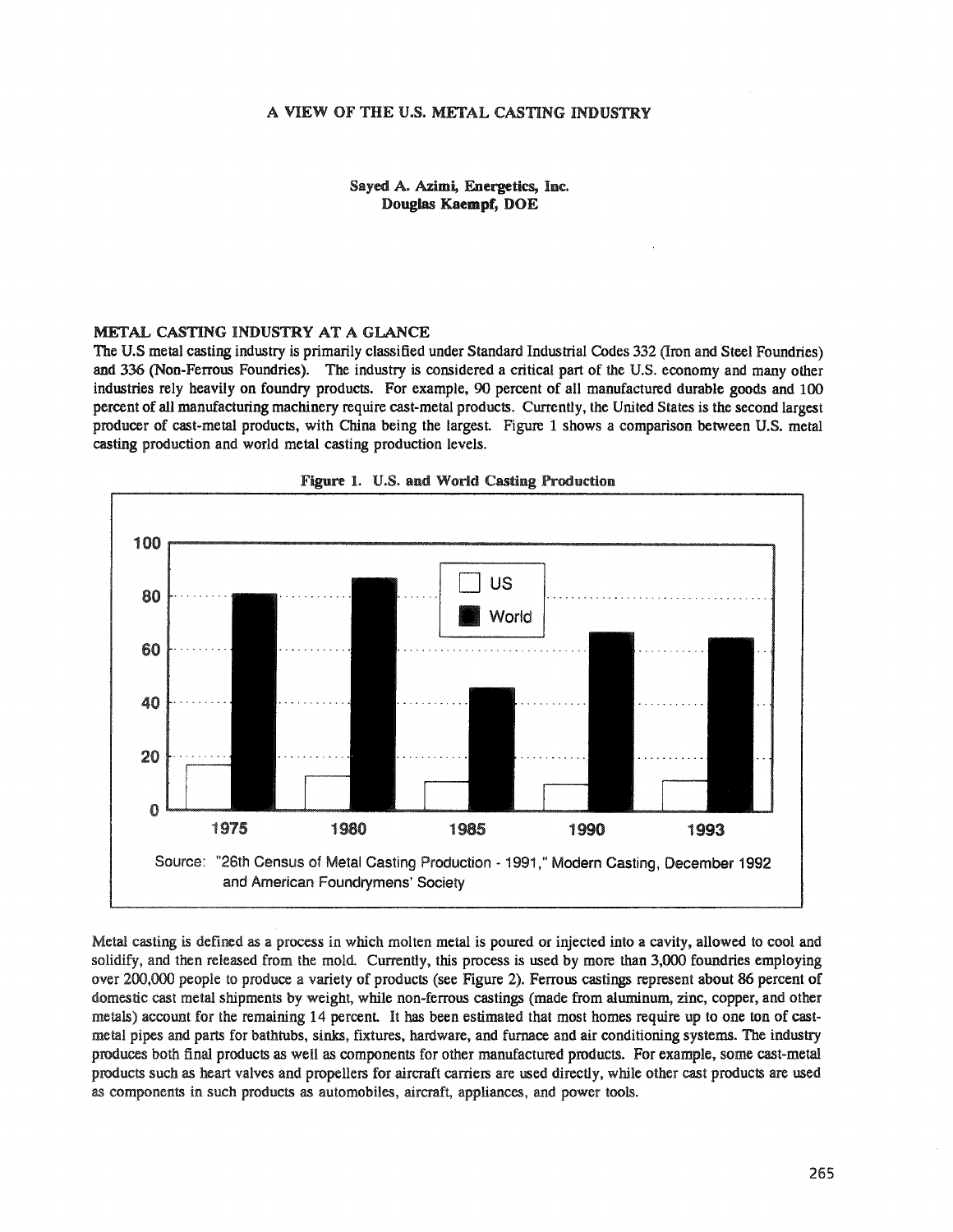In 1991, an estimated 3,118 foundries were in operation. These foundries included 1,692 cast aluminum, 1,029 cast brass or bronze, 810 cast iron, and 465 cast steel plants. The industry consists primarily of small businesses or "Mom and Pop" operations. Approximately 80 percent of these foundries employ fewer than 100 employees, and only seven percent employ more than 250 people. The industry as a whole produced approximately 10.97 million tons of ferrous and non-ferrous castings in 1991. Of those 10.97 million tons, 9.40 million tons (almost 86 percent) were ferrous castings and 1.57 million tons (approximately 14 percent) were non-ferrous castings. Production by captive foundries, which produce for in-house consumption (e.g., the "Big Three" automotive foundries), accounted for 22 percent in the same year. The total value of shipments for 1991 was close to \$19 billion.





## THE INDUSTRY IN TRANSITION

As late as 1978, the U.S. metal casting industry enjoyed record production with little or no challenge from foreign competition. Since then, however, production levels have dropped from a high of 20 million tons to approximately 11 million tons -- a reduction of almost 45 percent. (Table 1 highlights the industry's production levels between 1978 and 1991.) During the eighties, the industry went through dramatic changes. Not only did production levels drop, but the number of foundries decreased by roughly one-quarter. These closings primarily affected small and medium-size casters of gray iron, steel, brass and bronze, and aluminum.. Generally, large foundries with 250 or more employees achieved some of their highest rates of capacity utilization, whereas smaller foundries (under 20 employees) recorded some of the lowest capacity utilization.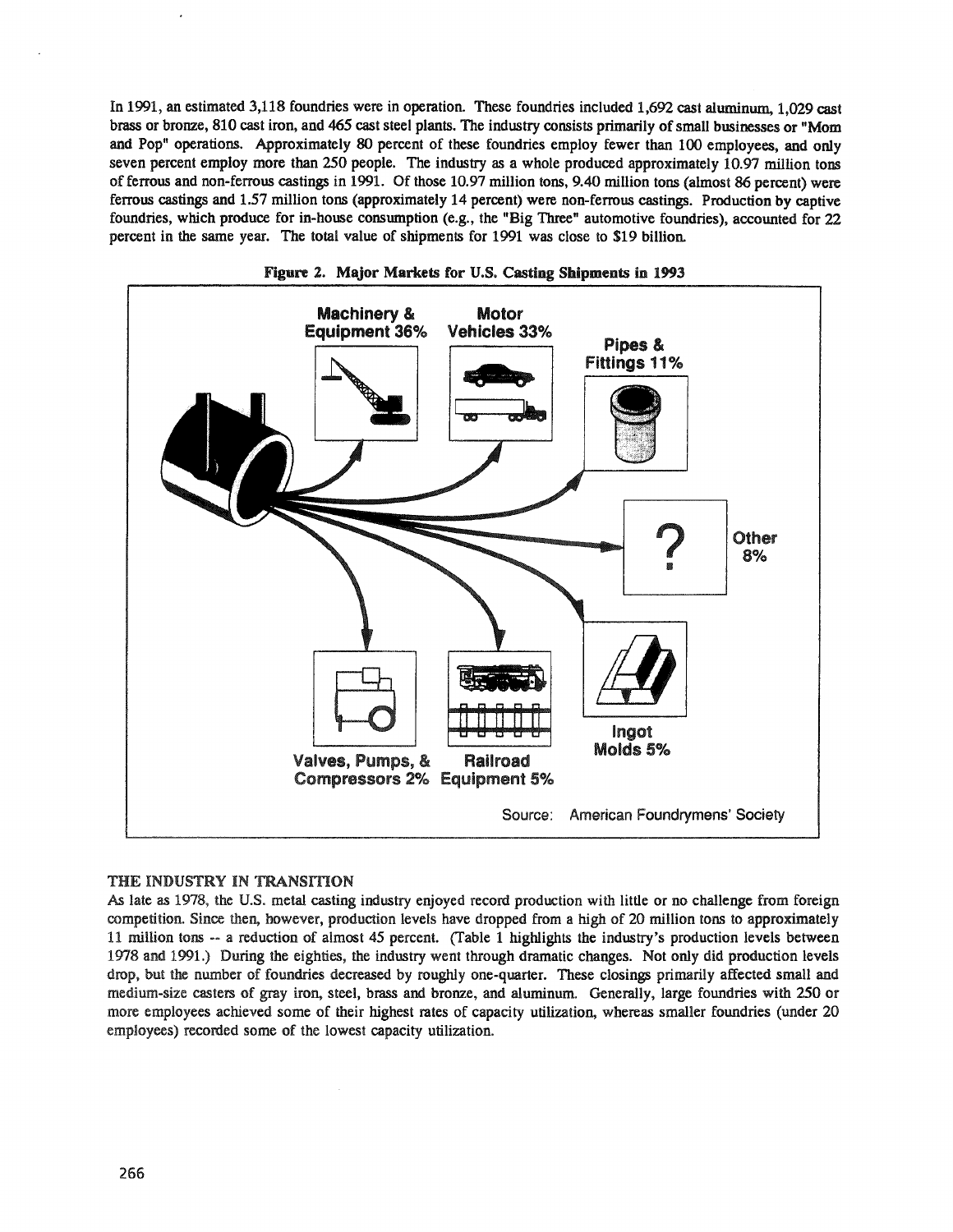| Year | <b>Ferrous Castings</b> |                 |                   | <b>Non-Ferrous Castings</b> |          |        |       | <b>Total</b> |        |
|------|-------------------------|-----------------|-------------------|-----------------------------|----------|--------|-------|--------------|--------|
|      | Gray Iron               | Ductile<br>Iron | Malleable<br>Iron | <b>Steel</b>                | Aluminum | Copper | Zinc  | Other        |        |
| 1972 | 13.493                  | 1.835           | 0.961             | 1.596                       | 0.928    | 0.381  | 0.399 | 0.044        | 19.637 |
| 1975 | 10.622                  | 1.824           | 0.731             | 1.938                       | 0.688    | 0.256  | 0.286 | 0.034        | 16.379 |
| 1980 | 9.399                   | 2.400           | 0.450             | 1.878                       | 0.769    | 0.244  | 0.172 | 0.029        | 15.341 |
| 1985 | 6.093                   | 2.608           | 0.376             | 0.940                       | 1.114    | 0.235  | 0.255 | 0.035        | 11.656 |
| 1986 | 5.570                   | 2.763           | 0.320             | 0.829                       | 1.102    | 0.238  | 0.243 | 0.044        | 11.109 |
| 1987 | 5.701                   | 3.053           | 0.321             | 1.013                       | 1.110    | 0.239  | 0.246 | 0.043        | 11.726 |
| 1988 | 5.941                   | 3.206           | 0.323             | 1.187                       | 1.158    | 0.250  | 0.244 | 0.046        | 12.355 |
| 1989 | 5.638                   | 3.321           | 0.299             | 1.184                       | 1.097    | 0.237  | 0.231 | 0.043        | 12.050 |
| 1990 | 5.120                   | 3.190           | 0.276             | 1.136                       | 1.067    | 0.216  | 0.208 | 0.045        | 11.258 |

Table 1. U.S Casting Production (Million Tons)

Source: "Metal Casting Industry Census Guide," *FOUNDRY Management* & *Technology,* April 1992

The foundry closings resulted in a reduction in overall employment by the industry. By 1992, the industry employed only about 199,000 people -- 33 percent less than the 308,000 it had employed in 1980. The number of production workers also dropped significantly during the same period. Between 1980 and 1988, the available data (shown in Table 2) indicate that total industry employment declined by 26 percent, while the number of production workers declined by 31 percent. This downward trend also occurred during a period of relatively stable labor costs; annual increases in hourly rates throughout the 19808 averaged only 3.5 percent, which was significantly below the rate of inflation for the period. The effect was a loss of income for those foundry workers who were still employed.

| Item                                           | 1972 | 1975 | 1980 | 1985  | 1987  | 1988  | 1989  | 1990  | 1991 |
|------------------------------------------------|------|------|------|-------|-------|-------|-------|-------|------|
| Total Employment<br>(000)                      | 300  | 297  | 308  | 231   | 216   | 227   | 225   | 216   | 206  |
| Production Workers<br>(000)                    | 253  | 245  | 249  | 176   | 170   | 173   | N/A   | N/A   | N/A  |
| Avg. Hourly Rate of<br>Production Workers (\$) | 4.39 | 5.67 | 8.35 | 10.52 | 10.79 | 11.00 | 11.20 | 11.60 | N/A  |

Table 2& Metal Casting Industry Employment Statistics

Sources: U.S. Bureau of Labor Statistics, U.S. Industrial Outlook, 1986, 1987, 1989, 1990, and 1991, U.S. Dept. of Commerce.

This downsizing of the industry was also accompanied by increased capital expenditures by a small segment of the industry.. In 1991, total capital expenditures (Le., the costs of new process equipment, new foundries, and controls) amounted to \$1.648 billion. Of this, approximately 60 percent was used for plant additions and 10 to 15 percent was used for building new foundries, while the remaining 25 to 30 percent was used to purchase new equipment, mainly for production control and productivity improvement. In the future, it is anticipated that the requirements ofthe various environmental regulations, particularly the Clean Water Act of 1990, will force the industry to continue upgrading and modifying current practices.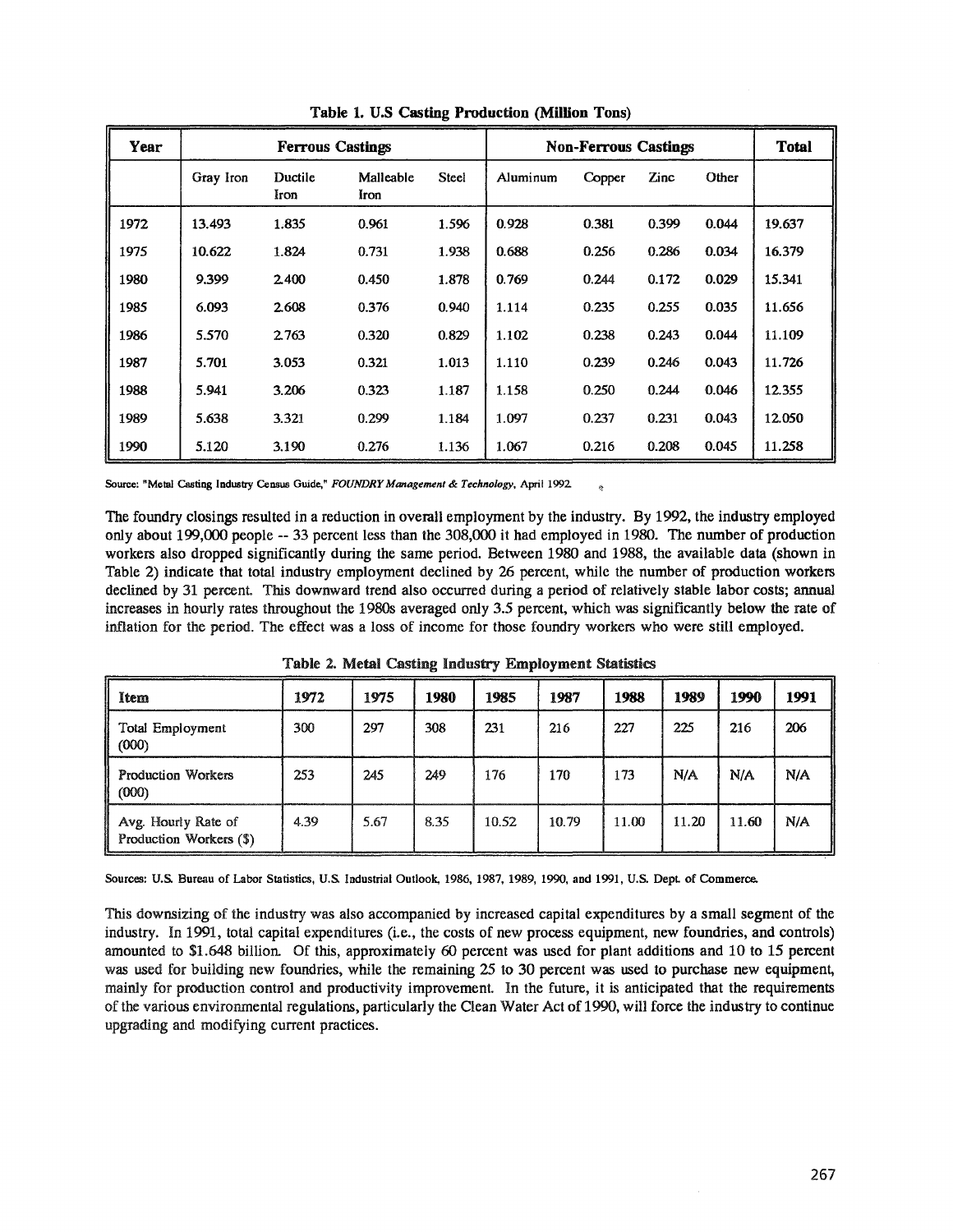# FACTORS CONTRIBUTING TO THE DECLINE OF THE INDUSTRY

Several factors have contributed to the decline of the metal casting industry over the last decade. The most important of these are a general reduction in demand for metal casting products, increased competition from foreign producers, the increasing costs of compliance with environmental regulations, and increased use of substitute materials (e.g., plastics, ceramics, and composites).

The demand for cast-metal products is heavily dependent on the demand for products that contain cast-metal components, and the two largest users of cast-metal components are the automotive and machinery manufacturing industries. In recent years, both of these industries have faced stiff competition from foreign manufacturers of engines, transmissions, and other assembled products. To date, the greatest challenge facing the domestic metal casting industry is competition from foreign automobile manufacturers; whether the cars are produced overseas or assembled inside the United States, the majority of the cast parts used in the vehicles are made overseas. As a result, the steady growth in auto imports has significantly reduced the demand for U.S. cast-metal products. According to recent data provided by the U.S. Department of Commerce, U.S. imports of both ferrous and non-ferrous cast-metal products rose steadily between 1982 and 1992. Fortunately, as shown in Table 3, The impact of these imports on the domestic metal casting industry was at least partially offset by a significant increase in U.S. exports of metal castings during the same period. Exports of both ferrous and non-ferrous products (as a percentage of production) more than doubled between those years.

| ×.<br><b>Measure</b>                 | 1982 | 1987 | 1989 | $1992^*$ |
|--------------------------------------|------|------|------|----------|
| Imports as Percentage of Consumption | 4.1  | 8.0  | 11.1 | 13.3     |
| Ferrous                              | 3.2  | 5.6  | 7.1  | 8.0      |
| Non-Ferrous                          | 0.9  | 2.4  | 4.0  | 5.3      |
| Exports as Percentage of Production  | 3.3  | 6.7  | 11.2 | 13.8     |
| Ferrous                              | 3.8  | 4.1  | 6.7  | 7.8      |
| Non-Ferrous                          | 1.7  | 2.7  | 4.5  | 6.0      |

Table 3. U.S. Import and Export Levels for Castings  $(\%)$ 

<sup>a</sup> estimate Source: *FOUNDRY Management* & *Technology*, November 1990.

Increasingly strict environmental and health and safety regulations have had a dramatic impact on the everyday operations of the U.S. metal casting industry as well as on its long-term planning. Regulations imposed by the Environmental Protection Agency and the Occupational Health and Safety Administration have forced the industry to substantially increase expenditures for non-production equipment Annually, the industry must now spend over \$1.25 billion to comply with existing Federal, state, and local environmental regulations. Approximately 40 percent of this amount goes for the treatment and disposal of process residues such as dust, Sludge, sand, and slag. Smaller U.S. foundries have been particularly burdened with expenditures on pollution control equipment. Similar investments are not required of many of the industry's foreign competitors. Moreover, these non-productive expenditures will mean further delay in the acquisition of more up-to-date and sophisticated equipment by the most troubled segments of the industry.

The entire metal casting industry has also seen traditional markets shrink as several client industries increasingly substitute other materials for cast-metal parts. In the automobile industry, for example, the demand for cast products has declined sharply as a result of that industry's attempt to reduce vehicle weights. This trend is expected to continue as the automobile industry further increases its use of lightweight materials such as aluminum, magnesium, zinc, and thermoplastics, in order to meet Corporate Average Fuel Economy (CAFE) standards.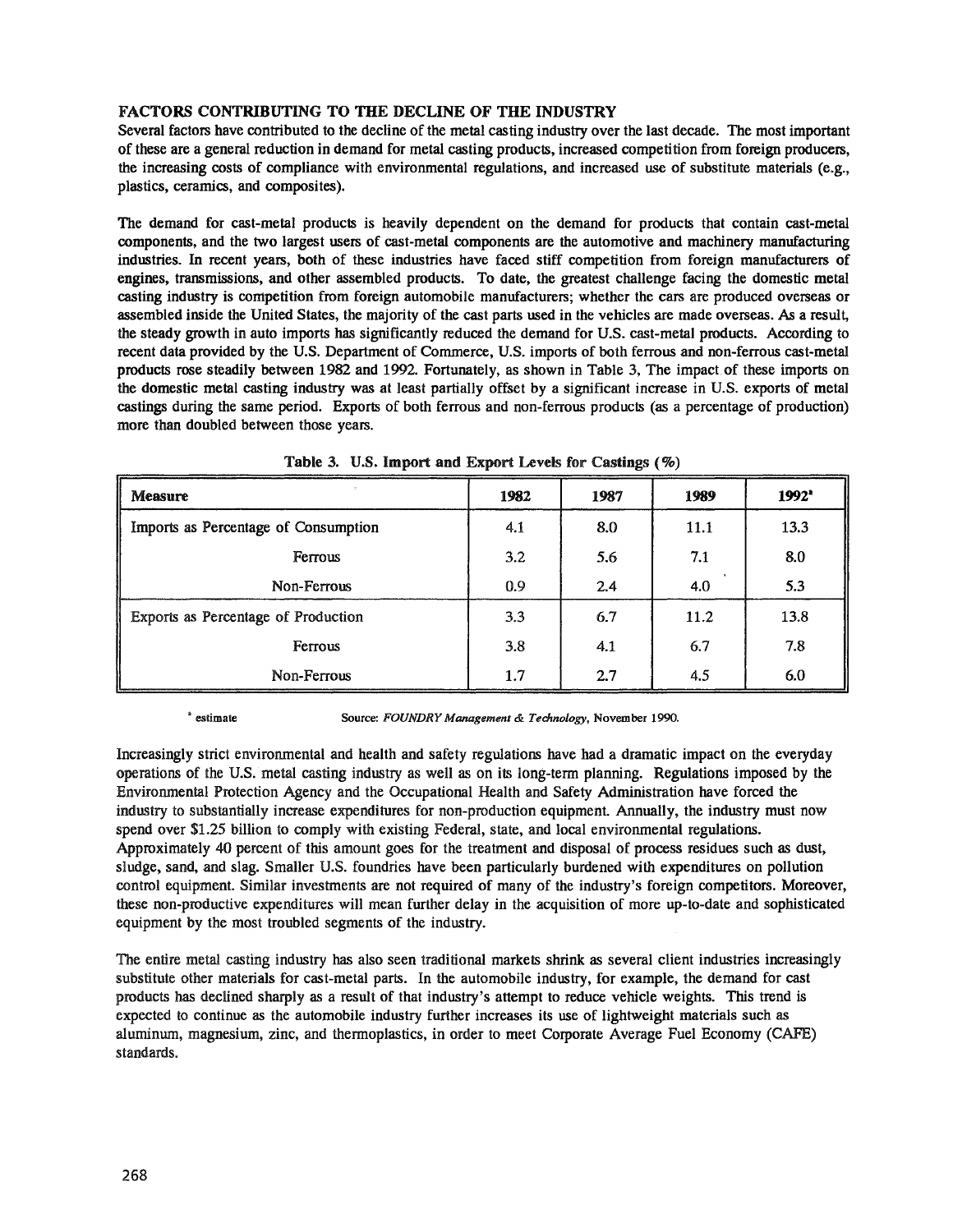### INDUSTRIAL COMPETITIVENESS

The U.S. metal casting industry has been powerless to influence many of the factors that have contributed to the industry's decline in competitiveness over the past decade. Many of these factors were the inevitable result of changing world needs for cast-metal products. In many instances, however, the industry's reaction to these changes was sluggish at best. Although this slowness to react is generally attributed to the industry's fragmented nature, it has brought into question the industry's reputation as the producer of quality products. For a variety of reasons, many foundries have been slow to recognize and respond to changing production needs, particularly the need to adopt new and more advanced technologies and practices and to better educate and train personnel - both of which are key factors in the production of high-quality products. In contrast, responsiveness to changing markets and readiness to adopt new production strategies have contributed to the success of many of the industry's foreign competitors and a similar willingness to change is fundamental to the U.S. metal casting industry's future in the world marketplace.

The adoption of advanced technologies and practices has been the pivotal factor in a resurgence of certain segments of the U.S. metal casting industry. Some large U.S. foundries that have kept pace with changing needs and have adopted state-of-the art technologies rank among the best producers in the world, particularly with regard to high-value-added products. The continued growth in U.S. exports of cast metal products is largely attributable to these forward-thinking foundries. The American Foundrymen's Society has projected that their production of cast-metal products will reach 15 million tons in the next few years. The growing market and today's favorable monetary exchange rates will provide the remainder of the industry with a golden opportunity to make similar investments in advanced technologies and production practices.

The education and training of U..S. foundry personnel are important factors in the competitiveness of the industry. A survey of industry experts conducted in 1993 revealed that the training of U.S. foundry personnel consistently ranks behind that of foreign competitors at all levels -- from production workers through line supervisors and plant managers. Table 4 summarizes the results of a survey on educational levels among workers in the U.S. metal casting industry and its major competitors. Experts believe that relatively lower education and training levels have caused the U.S. industry to lag behind its competitors in the rate at which it adopts new technologies. Whereas close to 50 percent of the casting technologies used in Germany and Japan are considered state-of-the-art, experts consider the U.S. foundries to have only 20 to 40 percent of their technologies in that category, with only the largest U.S. foundries being in the high end of that range. The average U.S. foundry also takes up to two years longer to adopt new technology than its Japanese and German counterparts. Higher levels of training and education have provided these competitors with greater ability to understand and apply new technologies to improve productivity, flexibility, and profitability.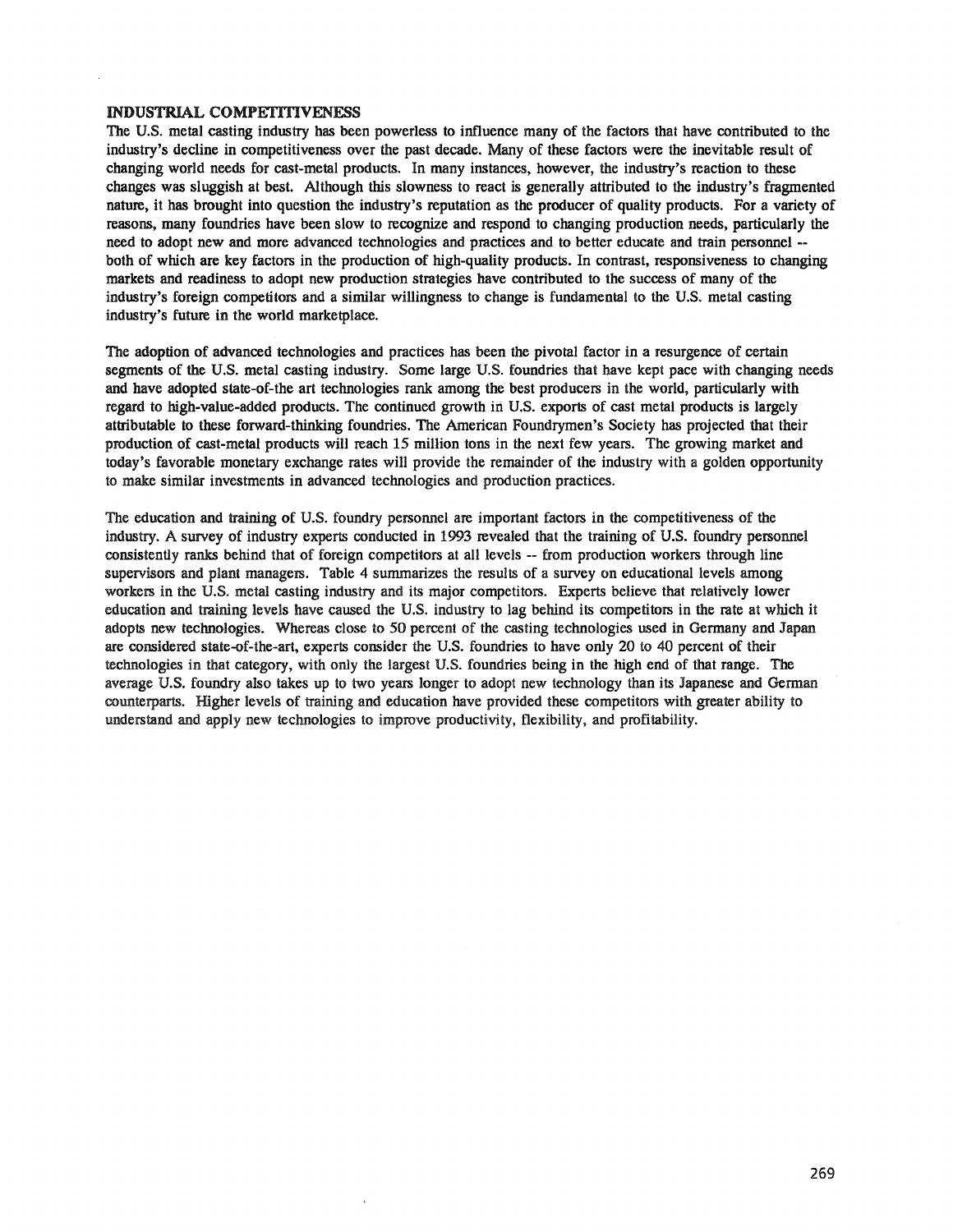| <b>Expenditure</b>                                                         | U.S.                          | Germany                                                 | Japan                | Korea                         |
|----------------------------------------------------------------------------|-------------------------------|---------------------------------------------------------|----------------------|-------------------------------|
| Average Production Worker's<br>Level of Education                          | 9th-10th<br>Grade             | 12th Grade                                              | 12th Grade           | 10th-12th<br>Grade            |
| New Production Workers'<br>(Entering the Work Force)<br>Level of Education | $11th-12th$<br>Grade          | 12th Grade                                              | 12th Grade           | $10th-12th$<br>Grade          |
| <b>Production Workers</b><br><b>Attending Technical Training</b>           | $0 - 5%$<br>$2-5$ days/yr     | 50%<br>20 Days/yr                                       | 50%<br>20 Days/yr    | 40%<br>10 Days/yr             |
| Average Line Supervisor<br>Level of Education                              | 12th Grade -<br>2 yrs college | $2-4$ yrs<br>college                                    | $2-4$ yrs<br>college | 12th Grade -<br>2 yrs college |
| Line Supervisors<br><b>Attending Technical Training</b>                    | 30-75%<br>3-10 days/yr        | 100%<br><25 days/vr                                     | 100%<br><25 days/yr  | 50-75%<br>5-10 days/yr        |
| Average Plant Manager<br>Level of Education                                | >4 yrs<br>college             | $> 4$ vrs<br>college $& 2$<br>yrs graduate <sup>*</sup> | $>4$ yrs<br>college  | >4 yrs<br>college             |
| <b>Plant Managers Attending</b><br>Technical or Mgmt. Training             | 60-90%<br>8-10 days/yr        | 100%<br>25 days/yr                                      | 75%<br>25 days/yr    | 75%<br>10 days/yr             |

Table 4. Education Levels in the Metal Casting Industry

"Common to have graduate degree (e.g., Ph.D. Metallurgy) Source: Estimates from industry experts

As shown in Table 5, the industry's major competitors, Japan, Germany, and Korea, are significantly more competitive in the manufacture and sale of low-end products in the global marketplace. Virtually all U.S.. exports of foundry products are high in value added or involve the use of sophisticated technology. These are primarily the products of the small segment of the U.S. industry, mentioned earlier, that has kept pace with technological innovation..

| Measure                                                                  | U.S.            | Germany | Japan           | Korea |
|--------------------------------------------------------------------------|-----------------|---------|-----------------|-------|
| Exports as a Percentage of<br><b>Total Production</b>                    | $5-10$          | 70      | 60              | 80    |
| High-Value-Added or Higher-<br>Degree-of-Technology Casting <sup>a</sup> | 1 <sub>00</sub> | 70      | 50 <sup>b</sup> | 10-20 |
| I ower-Value-Added or Lower-<br>Degree-of-Technology Casting             |                 | 30      | 50°             | 80-90 |

Table 5. Casting Exports: U.S. and Major Competitors  $(\%)$ 

Examples: <sup>a</sup> Cast iron - a large tonnage, low-value product; investment castings - a small-tonnage, high-value product **b** Stainless steel valves

Non-critical Automotive castings

Source: Estimates from industry experts

Some observers have inaccurately attributed the inability of U.S. foundries to compete effectively in the low-end market to the relatively higher wages paid to U.S. foundry workers. As shown in Table 6, this may be a factor with respect to competition with Mexico and Korea, which enjoy relatively cheap labor. It is less easy to explain the low-end market successes of Japan, which pays labor rates similar to those of U.S. foundries, or of Germany, which has double the U.S. pay rates. Experts estimate that labor costs account for more than 46 percent of the production cost of a component in the United States.